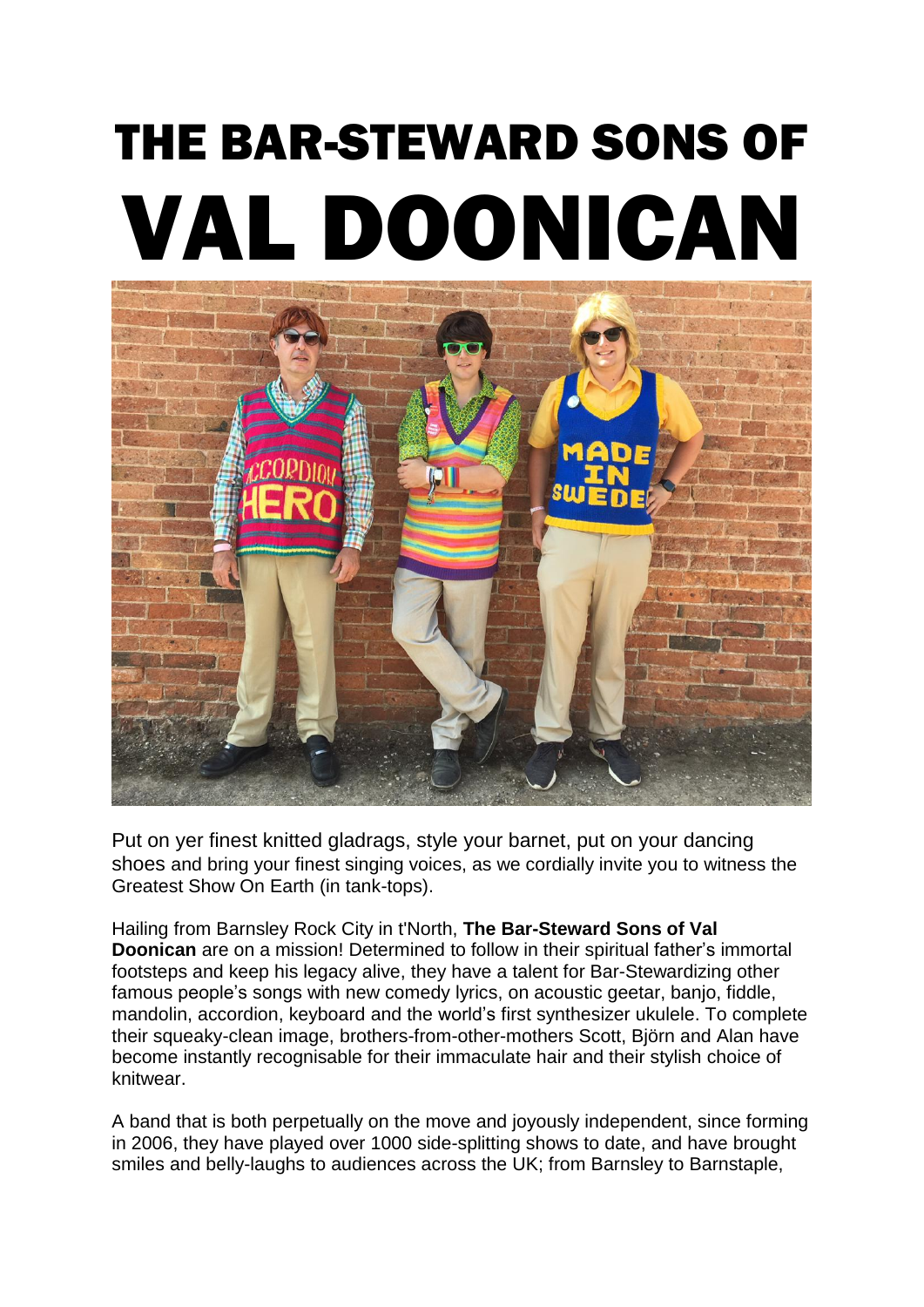from Glastonbury to Glasgow. They continue to wow audiences with a fine selection of their greatest hits, including the likes of *"Jump Ararnd", "The Lady In Greggs", "How Deep Is Your Glove?", "Nandos", "Paint 'em Back", "Walking In Manpiss"* and *"If I Could Punch A Face… It'd Be Justin Bieber's"*.

The Bar-Steward Sons of Val Doonican can't wait to bring their shindig to a festival or venue near you and they promise that they WILL rock you… but gently!

**For photos / logos go to <https://www.thebarstewardsons.com/photos>**

**Scott Doonican:**  *Vocals, Acoustic Guitar, Synthesizer Ukulele, Banjulele* 

### **Björn Doonicansson:**

*Tenor Banjo, Mandolin, Fiddle, Vocals, Flat-Pack Furniture Assembly* 

### **Alan Doonican:**

*Accordion, Keyboards, Vocals, Eye-Candy of the Band* 



# **TESTIMONIALS…**

"The best thing to come out of Barnsley since the A61 to Sheffield" **Jarvis Cocker, Musician**

"I loved The Bar-Steward Sons of Val Doonican. Great fun" **Jason Manford, Comedian**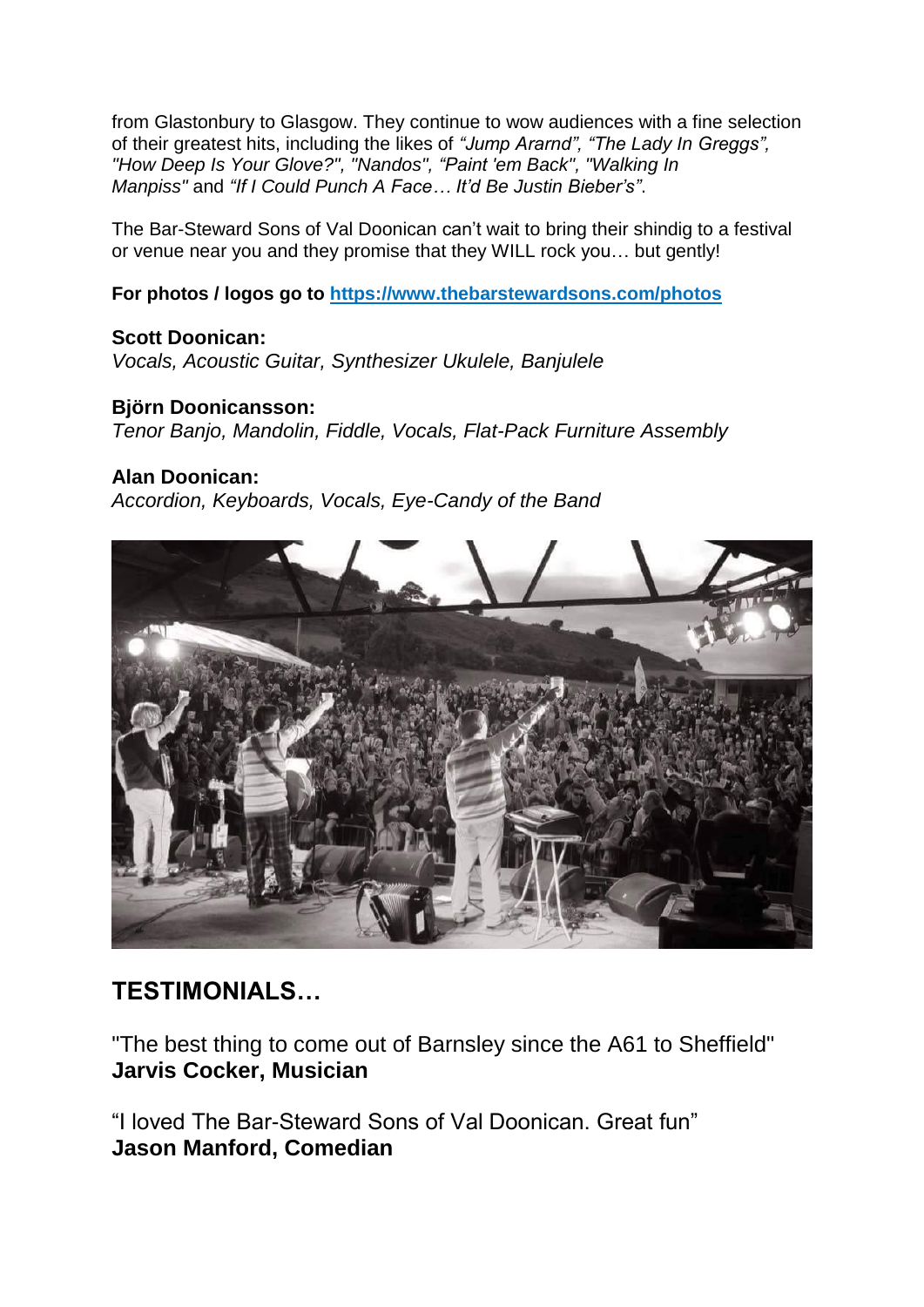"Some of the funniest men on the planet… parodists extraordinaire" **Mike Harding, Comedian, Folk Musician, Author & Broadcaster** 

"One of the hardest working bands around, great entertainers, and the best pastiche outfit I know of."

## **Maartin Allcock, music producer and former member of Fairport Convention & Jethro Tull**

"A ridiculous family of genius, hilarious, irresistible music makers, currently crowd-surfing to the bar all over the great county of Yorkshire and beyond, into the venues and music festivals of the UK. Long may they rock… but gently" **Eliza Carthy MBE, folk musician**



"A LOL-a-minute through a variety of perfect pastiches. If there is any justice, the Doonicans deserve to be all over your Saturday night telly."

**John Atkin - 'R n R Magazine'**

"Like The Barron Knights on speed" **Staffordshire Sentinel**

"They have earned as one of the festival scenes hottest bookings." **UK Festival Guides Review**